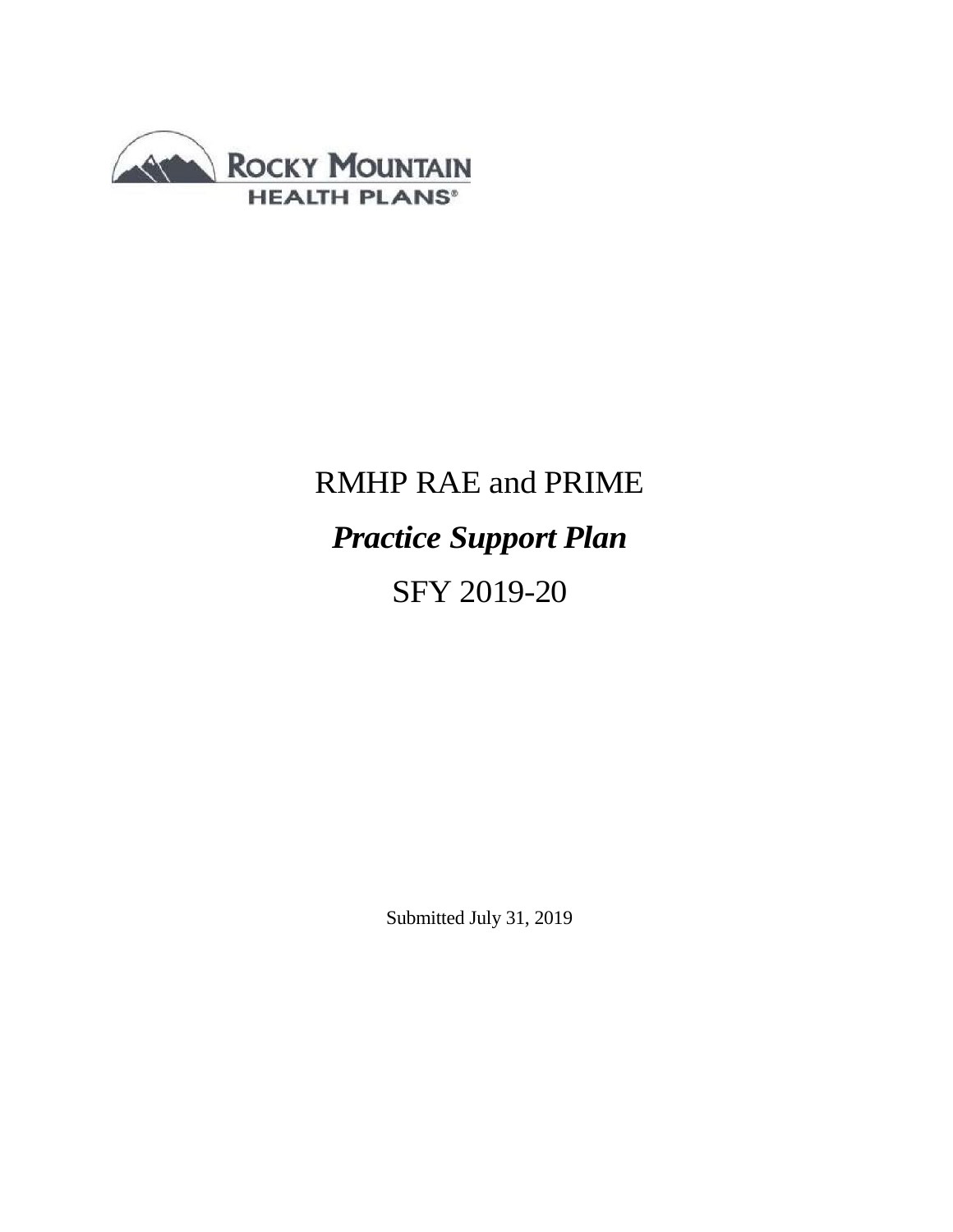# **Rocky Mountain Health Plans Regional Accountable Entity Practice Support and Training**

# **Purpose of Document**

This document summarizes the practice support tools and trainings that Rocky Mountain Health Plans (RMHP) offers to providers.

RMHP uses a number of forums to disseminate information and training to providers. These include:

- Face-to-face meetings and phone calls with local provider representatives
- Comprehensive Practice Transformation curriculum
- Learning collaboratives
- Self-guided practice training modules
- Lunchtime webinars
- Community based trainings
- Blast faxes
- Provider manual
- Guides to getting started
- Emailed and mailed newsletters

# **RMHP Practice Transformation Practice Support Tools and Trainings – Primary and Specialty Care**

The Practice Transformation Team at RMHP partners with primary care practices to develop a community of advanced primary care practices by fostering quality improvement at the practice level between providers and patients with a focus on team-based, patient-centered primary care. A state-of-the-art practice transformation approach is integrated into the medical neighborhood through the implementation of care management and care coordination processes and engagement of both primary and specialty practices.

Participation in Practice Transformation programs allows practices the opportunity to test, prepare for and implement payment reform opportunities. Specific attention and action in the program offerings focus on the three components of the Institute for Healthcare Improvement's Triple  $\text{Aim}^1$  as well as Bodenheimer's and Sinsky's<sup>2</sup> fourth aim, provider satisfaction:

- Improve the health of the population
- Enhance the patient experience of care (including quality, access, and reliability)
- Control the per capita cost of care
- Improve provider/clinician job satisfaction

<sup>2</sup> Bodenheimer, T. & Sinsky, C. (2014). From triple to quadruple aim: care of the patient requires care of the provider. Annals of Family Medicine. Retrieved 24 October 2017 from <http://www.annfammed.org/content/12/6/573.full>

<sup>&</sup>lt;sup>1</sup> IHI Triple Aim Initiative: Better care for individuals, better health for populations, and lower per capita costs. (2017). Institute for Healthcare Improvement. Retrieved 3 November 2017 from <http://www.ihi.org/Engage/Initiatives/TripleAim/Pages/default.aspx>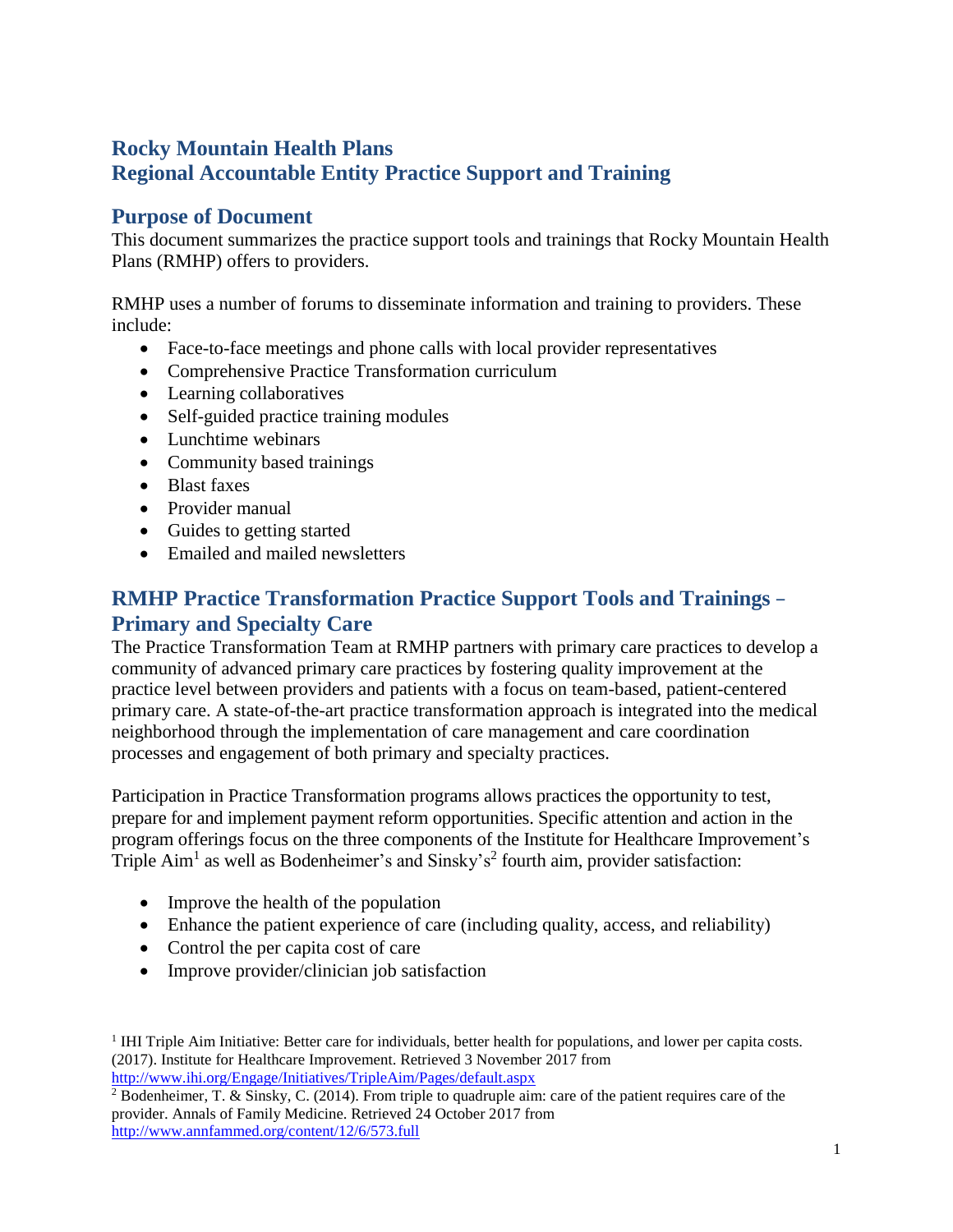The program currently works with an average of 130 practices in programs in Western Colorado and Larimer County. Practices move in and out of programs via six-month recruiting cycles or as needed for transformation support. The RMHP Practice Transformation Program offerings are as follows:

**Foundations** is an introductory level course in which participants learn basic QI skills at the practice level to include Plan, Do, Study, Act (PDSA) cycles, process mapping, and basic data use to improve/develop and implement skills, processes, and infrastructure to support ongoing improvement and the delivery of effective and efficient primary care.

**Specialty Practice Foundations** is an introductory level course for specialty practices, in which participants learn basic QI skills at the practice level to include Plan, Do, Study, Act (PDSA) cycles, process mapping, and basic data use to improve/develop and implement skills, processes, and infrastructure to include enhanced coordination between specialty and primary care.

**Masters Level 1** practices focus on care management of high-risk patients and coordination of care across the medical neighborhood. This body of work includes empanelment, identification of high risk patient populations and embedding processes for care management. Work is completed on care coordination as it relates to the medical neighborhood to include avoidance of unnecessary hospital and ED visits and timely follow-up after discharge.

**Masters Level 2** practices expand their focus on care management of high risk patients and care coordination across the medical neighborhood and they bring the patient experience into their QI processes through the use of shared decision making, the incorporation of surveys or patient family advisory councils, and through the use of the Patient Activation Measure (PAM).

**Patient Centered Medical Home (PCMH/PCSP) Recognition** practices review and improve current processes and develop and implement new processes to build and maintain an infrastructure that supports ongoing improvement for the delivery of effective and efficient primary care, as recognized and in accordance with NCQA's requirements of 2017 standards for PCMH Recognition.

**Comprehensive Primary Care Plus (CPC+)** is offered through the CMS Innovation Center as a five-year multi-payer initiative designed after the CPCi program to strengthen primary care. RMHP performs quarterly assessments of CPC+ practices and provides free consultative services to support practices if any gaps are identified (see below). This program started 1/1/2017 and is a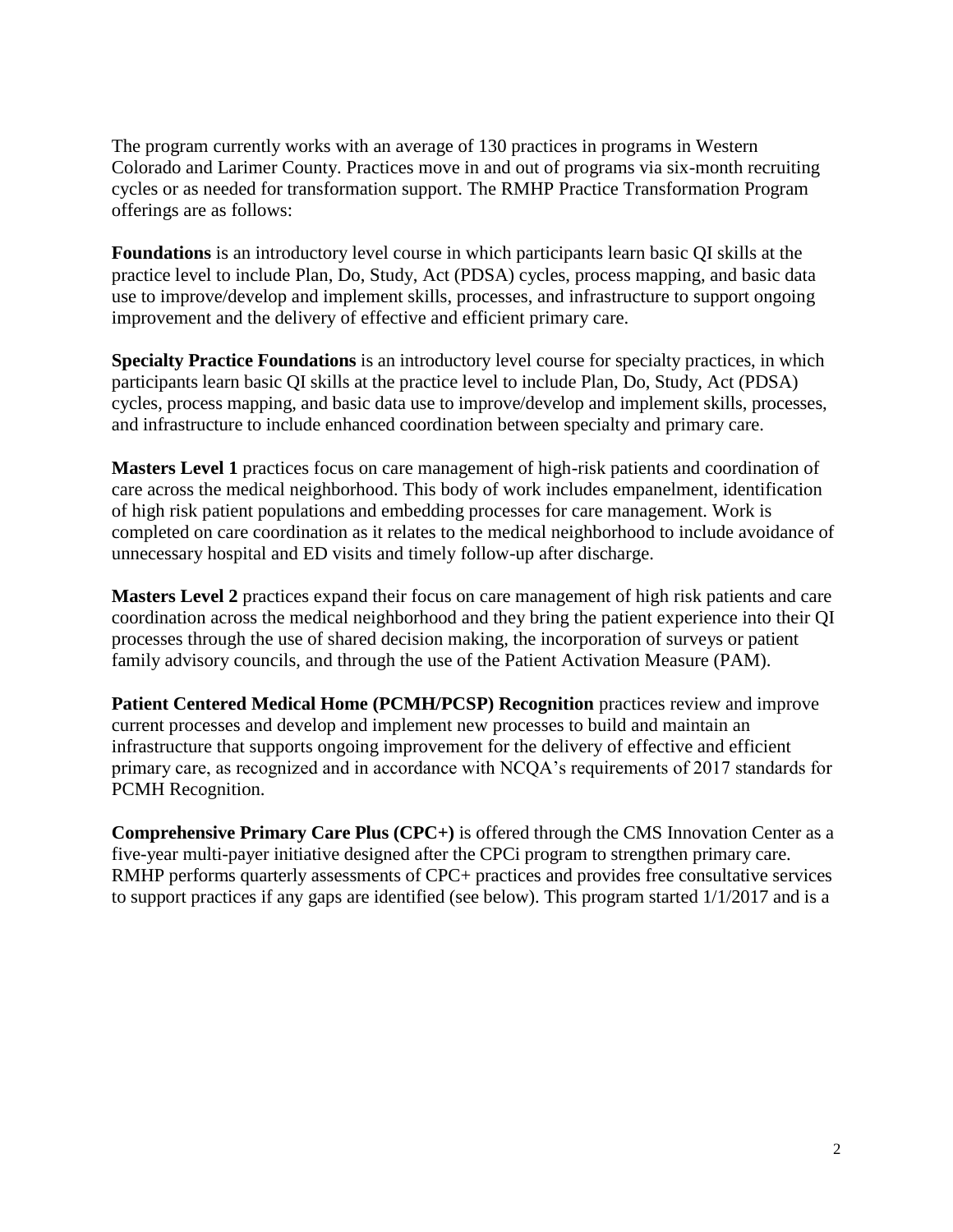continuation of the Comprehensive Primary Care Initiative (CPCi), which concluded at the end of 2016. RMHP also served as Regional Faculty for the administration of the CPCi program and the first year of the CPC+ program to participating practices throughout Western Colorado.

**Practice Transformation Consultative Services** for primary and specialty care practices is a no-cost to the practice suite of services that support practices as they develop the competencies to show value through delivery of advanced care. We recognize that Practices are progressing in skillsets and are developing unique advancement needs. Practice Transformation Consultative Services is designed to provide practices with advanced care delivery skillsets the opportunity to further enhance the redesign of their practice and prepare for value-based payments while achieving the Quadruple Aim. Consultative Services are tailored to meet the practices distinctive educational needs and learning goals. The practice will self-identify unique learning needs. This means that practices now have the opportunity to choose what they would like to work on.

Areas of expertise:

- Practice quality improvement
- Team based care
- Business acumen
- Leadership
- Practice Culture
- APMs, MIPS, QPP
- Behavioral health
- Medical Neighborhood
- Collaborative care agreements, care compacts
- Patient and family engagement
- Data driven improvement

**Colorado State Innovation Model (SIM):** The focus of SIM is on facilitating the evolution to comprehensive primary care models that include behavioral health integration. The SIM program includes practice transformation support, payment reform, regulatory reform, and consumer and community engagement. SIM is funded by the Center for Medicare and Medicaid Innovation. Cohort 1 began in February 2016 with Cohorts 2 and 3 running through June 2019. RMHP provided contracted programmatic Practice Transformation Organization (PTO) support to SIM practices, as well as additional support as necessary. Although SIM has ended, RMHP continues to engage and work with SIM practices through the RMHP practice transformation trajectory, the tiering structure for the RAE, and RMHP Prime.

**Transforming Clinical Practice Initiative (TCPi):** The primary goal of TCPi is to prepare clinicians to be successful with new models of compensation that require new models of care delivery, effective care coordination, and demonstrated value of care. Specialists and Primary Care MD, DOs, PAs and APNs can participate. Cohort 1 began in the fall of 2016. RMHP provides contracted programmatic Practice Transformation Organization (PTO) support to TCPI practices. RMHP also provides additional support as necessary.

**IT MATTRS:** This program provides incentives to providers to obtain their DEA X waiver required to prescribe Medication Assisted Treatment (MAT) in opioid use disorders. The project also delivers training to practices, giving them knowledge and tools to adopt a comprehensive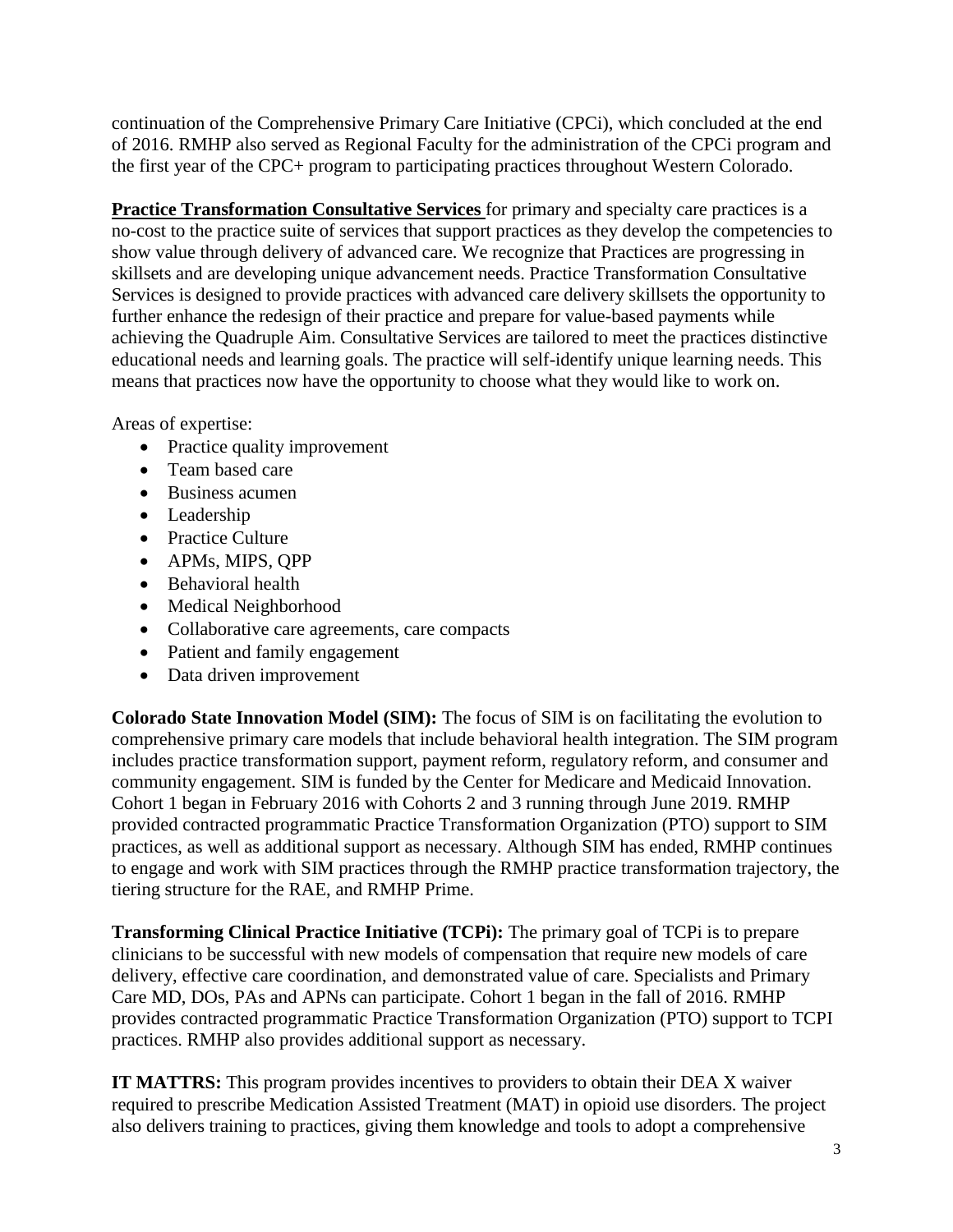MAT program through ongoing practice support and facilitation. RMHP provides this training to practices.

RMHP has placed a large emphasis on supporting MAT programs, including implementing a payment reform model that promotes greater coordination of continuing care for patients receiving MAT treatment.

# **Primary Care Medical Provider Value-Based Payment Model**

RMHP has implemented a value-based payment model for all participating RAE Region 1 PCMPs. This payment model provides a clear delineation of provider responsibilities as well as resources available for different levels of accountability. The levels of participation and accountability, identified as Tiers 1-4, reflect this effort to align payment with activities that lead to better patient outcomes and mitigate against growing costs and limited resources.

RMHP is committed to supporting primary care practices in developing the competencies to show value through delivery of advanced primary care. RMHP deployed an *Attestation Tree* that defines each tier of participation and allowed practices to attest to the following:

- Levels of transformation activities completed by the practice (as an indicator of the practice's capacity and capability around providing advanced primary care);
- Ability to report and achieve electronic clinical quality measures (eCQMs);
- Commitment to accepting Medicaid patients;
- Collaborating with high-volume/ critical specialists; and
- Willingness to engage with RMHP in ongoing progress assessments.

## **PCMP Tiers**

Practices have the option to participate at the highest tier for which they qualify or decide to participate at a lower tier. Practices also may opt to identify a higher tier and work towards achieving that tier.

RMHP's primary care practice tier descriptions are attached at the end of this report. This describes the criteria and RMHP's practice support resources for each tier.

## **Primary Care Medical Provider Alternative Payment Model (APM) Support**

RMHP supports PCMPs in transitioning toward a value-based Fee-For-Service system through the Department's Alternative Payment Model (APM). RMHP's Practice Transformation team assists PCMPs in the selection of appropriate structural and performance APM measures, and with the process of completing all required documentation for the Department by December of each year. RMHP is currently supporting 25 Region 1 PCMPs with the measure selection and demonstration process. RMHP Quality Improvement Advisors (QIAs) are assigned to each practice to collect and review their APM documentation.

## **Behavioral Health Provider Network Strategy, Incentives, Support Strategy**

One of RMHP's primary strategies for delivering behavioral health care services is to promote Member choice by developing and maintaining a broad and inclusive network of mental health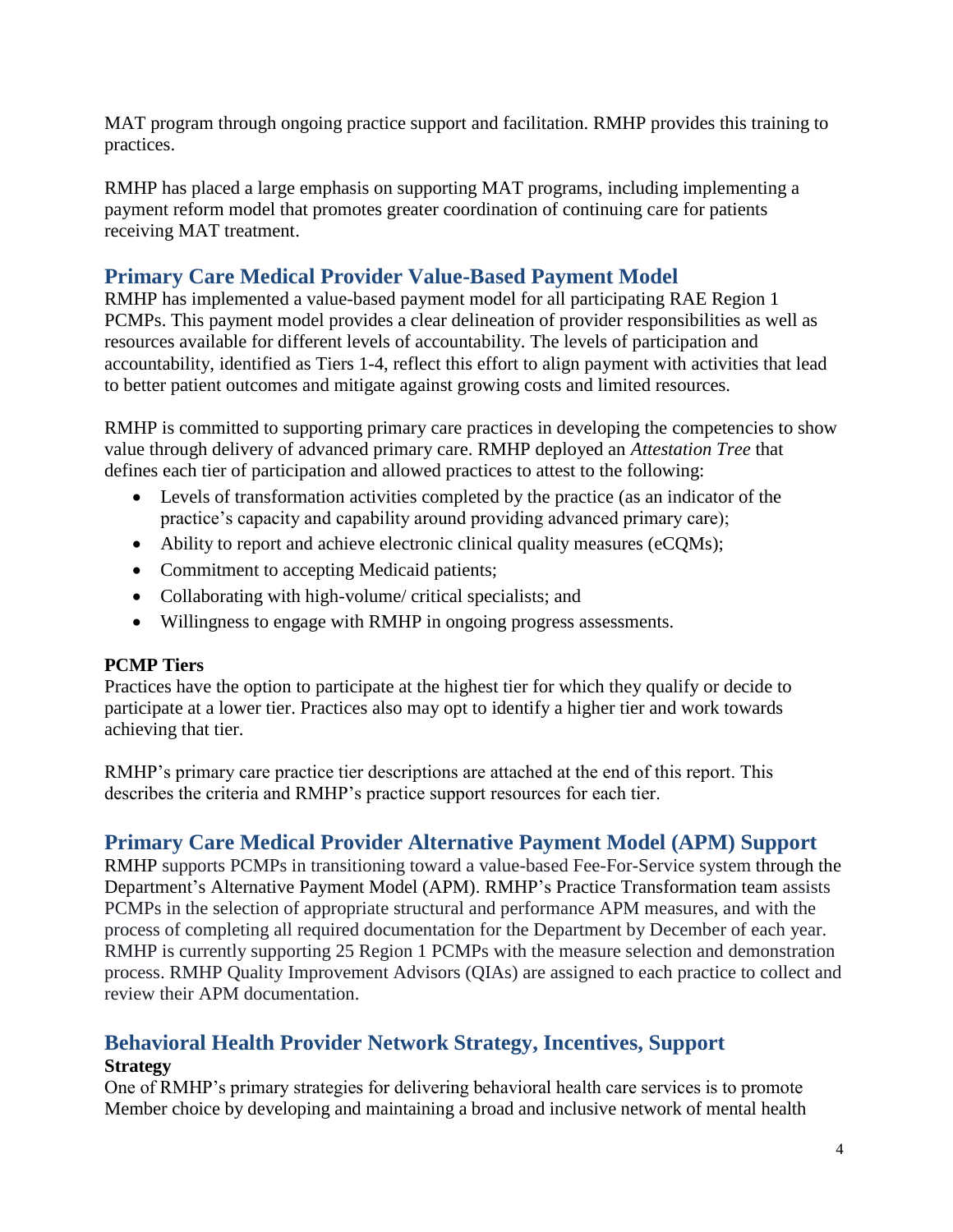and substance abuse disorder providers, while ensuring greater value and financial sustainability over the long run. A clear, objective structure for value-based contracting, reimbursement and capacity-building is essential to ensure access to comprehensive behavioral health services for our Members. RMHP, Reunion Health and our community providers will continue to work closely with the Department over the course of ACC Phase II to align payment modeling and rate development for the Capitated Behavioral Health benefit with a comprehensive, value-based contracting and program design.

RMHP has developed a behavioral health network strategy that aims to promote and incentivize performance outcomes, quality of services and access to care. The Community Mental Health Centers and other high-quality behavioral health providers in the Region 1 network will be afforded an opportunity to participate in a pay for performance incentive model that is based upon core and advanced competencies, Member volume and participation in ongoing performance improvement activities. The model aligns with both provider-specific performance goals and the Department-led Incentive Performance Measure program while at the same time focusing on the crucial core principle of timely access to quality care in the appropriate setting and level of care.

## **Incentives**

RMHP will align its Behavioral Health pay for performance incentive model with the Departmentled Behavioral Health Incentive program and support providers in performance improvement not only for the specified measures but other areas of focus important to the practice and providers. RMHP does not view the Incentive measures as a means to an end, rather a means to do the work and impact positive health outcomes, appropriate utilization, quality of care and timely access to services. All five incentives hold access as the primary tenet which drives outcomes, utilization and quality of care.

- Engagement in Outpatient Substance Use Disorder Treatment *o Outcomes, Utilization, Quality*
- Follow-up within 7 days of an Inpatient Hospital Discharge for a Mental Health Condition *o Outcomes, Utilization, Quality*
- Follow-up within 7 days of an Emergency Department Visit for Substance Use Disorder *o Outcomes, Utilization, Quality*
- Follow-up after a Positive Depression Screen *o Outcomes, Utilization, Quality*
- Behavioral Health Screening or Assessment for Children in Foster Care
	- *o Outcomes, Utilization*, *Quality*

RMHP success in meeting the program benchmarks will only be achieved through the support and achievement of the Behavioral Health Network, who will have opportunity to share the incentive dollars based on their individual performance.

## **Support**

RMHP is actively engaged with the provider network around the incentive measures and will offer provider support and education about quality improvement processes as well as structured data to assist providers in prioritizing data-informed work within their practices, clinics and centers. RMHP also supports the network in performance outcomes by looking to the providers for input and feedback about the tiered model and incentive payments. Independent Behavioral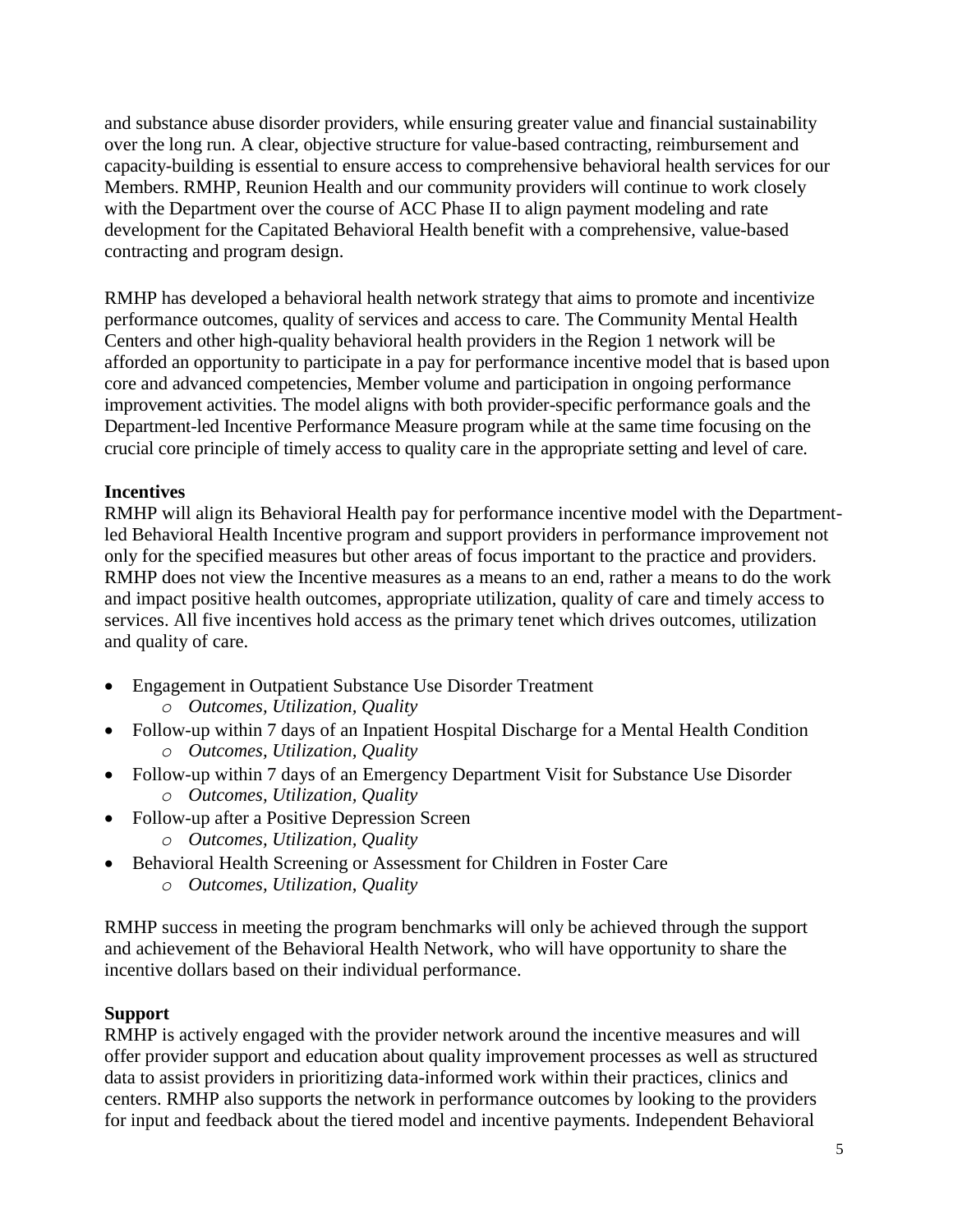Health Network Advisory Councils have been formed – both at a RAE-level and at a geographical relevant-level – to understand support and training needs and solicit feedback about tiering and incentives.

# **Additional RMHP Practice Support Tools and Trainings**

Rocky Mountain Health Plans offers providers information and resources about the RAE in the Provider Resources section of our website, [rmhp.org.](http://rmhp.org/) Information includes:

- Administration and Manuals
- Administrative Support
- Provider Resources in the Community
- Practice Support and Redesign

## **Administrative Support Resources for Providers**

RMHP has developed a comprehensive manual for PCMPs called the *RAE Resource Guide.* The guide is designed to help providers understand the RAE and promote successful delivery of health care services to our Members.

The following are key components of the guide:

- Know the Terminology
- What is the RAE?
- Implications for Primary Care Practices
- RMHP's Vision for Value Based Payment
- Primary Care Medical Provider (PCMP) Payments and Attribution
- Primary Care Frequently Asked Questions
- RAE Key Performance Indicators (KPIs)
- RAE Tiering for New PCMPs and Ongoing Demonstration of Criteria
- RMHP Payment Reform Initiative for Medicaid Expansion (RMHP Prime)

The guide is updated at least annually, informed by new information and feedback from providers. The guide was recently updated to include a new section on supplemental resources for patient care with information on the CareNow telehealth platform and the Rural Interpreting Services Program (RISP) Pilot, information on how to get involved in the statewide PIAC and its subcommittees and the Regional PIAC, and an overview of the types of data available to practices to monitor their KPI performance.

## **Clinical Support Resources for Providers** – from [rmhp.org](http://rmhp.org/)

Rocky Mountain Health Plans offers helpful information and self-management tools for practices participating in the Accountable Care Collaborative. RMHP posts current clinical practice guidelines on our website that includes the following topics:

- Adult Preventive Care
- After a Heart Attack
- Asthma
- ADHD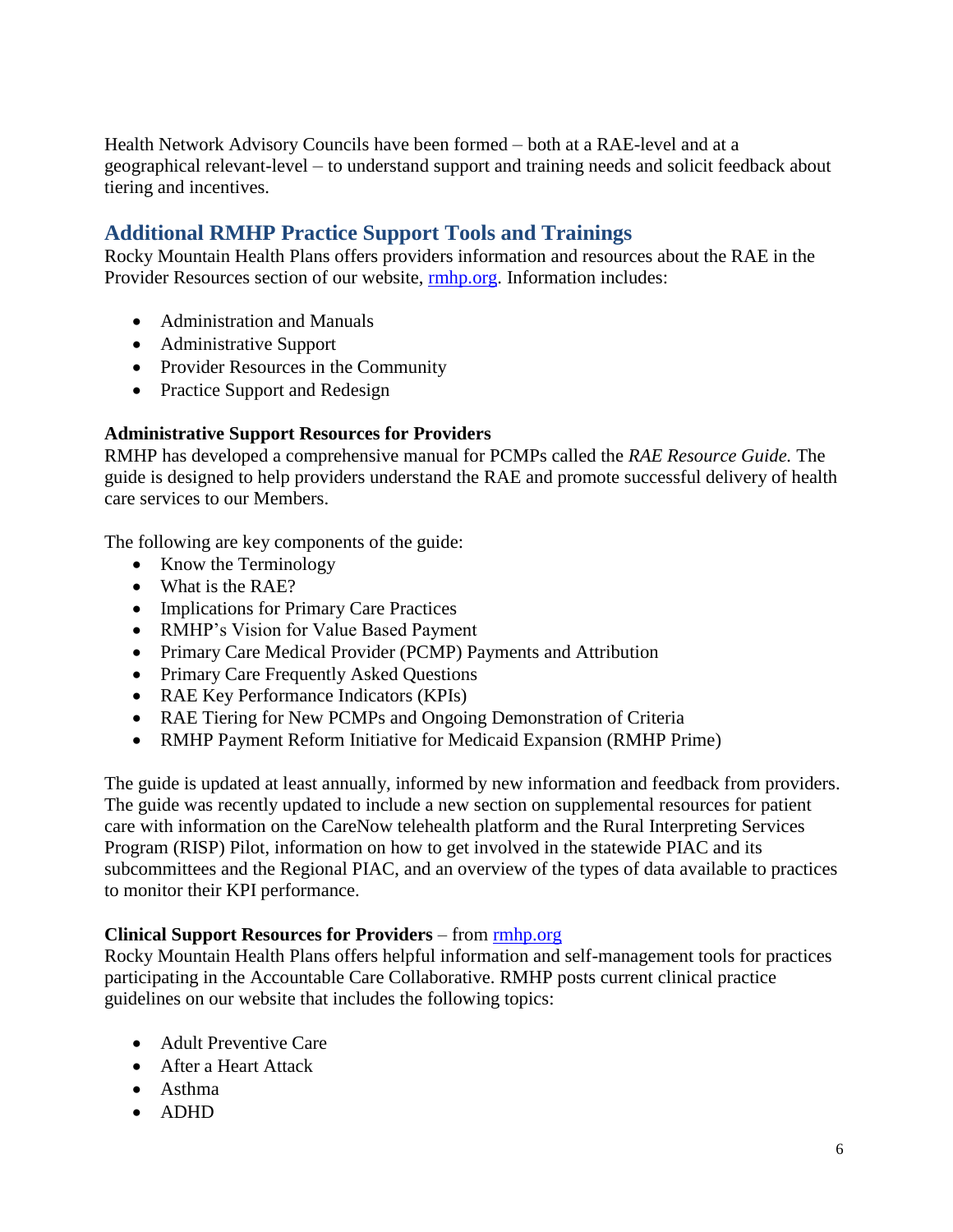- Cardiovascular Disease
- Diabetes
- Major Depression
- Pediatric Preventive Care
- Perinatal Care
- Special Health Care Needs Adults
- Special Health Care Needs Children

RMHP offers links for our providers to access helpful information and self-management tools, including the following:

- Well-care guidelines for infants, children and adolescents, and adults
- Screening guidelines for breast cancer, Pap smears, prostate cancer, and colorectal cancer
- Guidelines for influenza vaccine, pneumococcal vaccine, and childhood immunization

# **Contractually Required Trainings for Providers**

## **Colorado Medicaid Eligibility and Application Processes**

RMHP is developing a webinar-based training on Medicaid eligibility and application processes that will be accessible online.

## **Medicaid Benefits**

RMHP is developing a webinar-based training on Medicaid benefits that will be accessible online.

## **Access to Care Standards**

RMHP is developing a webinar-based training on access to care standards that will be accessible online.

## **EPSDT**

RMHP offers webinar-based trainings on EPSDT coding and billing, the comprehensive EPSDT benefit, and best practices for supporting families to obtain timely preventive care for children. The trainings are presented in a 30-minute webinar format and are accessible online at: <https://www.rmhp.org/i-am-a-provider/provider-resources/provider-trainings>

## **The Contractor's Population Health Management Plan**

RMHP provides information on our Population Health Management Plan at forums including our Regional PIAC meetings and Accountable Health Communities Model (AHCM) community meetings.

## **Use and proper submission of the Office of Behavioral Health COMPASS tool for both assessment and reporting of Mental Health and Substance Use Disorders**

RMHP is participating in the development and deployment of the COMPASS tool to make data collection simple while meeting state and federal guidelines.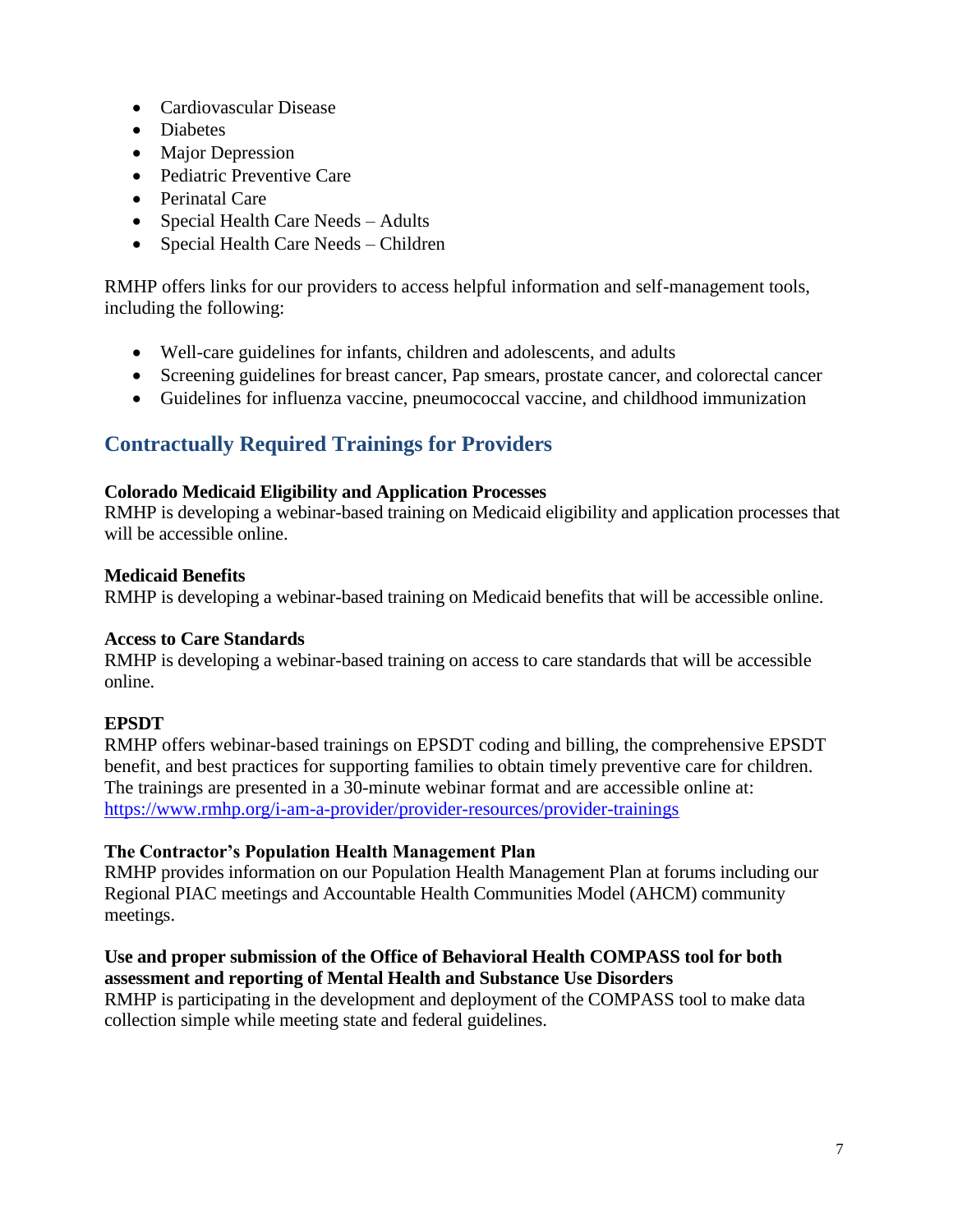### **Cultural Responsiveness**

- **Bridges Out of Poverty <sup>3</sup>and Bridges in Health and Healthcare<sup>4</sup> :** Bridges Out of Poverty is a unique and powerful model that has helped millions of service providers and businesses whose daily work connects them with the lives of people in poverty. Bridges in Health and Healthcare expands upon these concepts and offers insight into helping underresourced individuals achieve better health outcomes. Eve Presler with RMHP facilitates the trainings. Eve is a Certified Trainer of the Bridges Out of Poverty and Bridges to Health and Health Care framework. The trainings help practices:
	- o Create a true mental model of poverty
	- o Compare the 3 social classes
	- o Understand how poverty thinks and communicates
	- o Describe the hidden rules of poverty
	- o Increase awareness of tools and resources that can assist
- **Disability Competent Care Training:** RMHP offers disability competent care trainings, facilitated by the Colorado Cross-Disability Coalition, to providers throughout the region. We are able to offer AMA PRA Category 1 credits to participating physicians. Using a case study model, the training walks through the following concepts:
	- o Basic requirements of Americans with Disabilities Act (ADA)
	- o Effective Communication requirements of ADA and best practices including how to communicate with people with cognitive and psychiatric disabilities
	- o Psychosocial issues and disability cultural competency
	- o Functional treatment including pain management, durable medical equipment and quick review of community-based treatment options
	- o Resources available practices are given an electronic toolkit of resources which they can use on an ongoing basis

#### **Member Rights, Grievances, and Appeals**

RMHP will incorporate information on Member rights, grievances, and appeals in our training on Medicaid benefits, which will be offered via webinar and accessible online.

#### **Quality Improvement Initiatives, Including Those to Address Population Health**

Quality improvement initiatives and KPIs are a standing agenda item at our quarterly Regional PIAC meetings, and our initiatives around social determinants of health are routinely discussed at Accountable Health Communities Model (AHCM) meetings. Quality improvement initiatives are also addressed through RMHP's Practice Transformation programs, newsletters, and learning collaboratives. In addition, RMHP has developed one-page handouts that include embedded resources, interventions, and data tips, on each of the KPIs to distribute to practice staff at learning events. The goal of the handouts is to enable practice staff to understand the KPIs, describe how their practice's performance on KPIs affects their payment, and provide practice-level interventions that would improve the measures.

#### **Principles of Recovery and Psychiatric Rehabilitation**

Dr. William Elsass, Behavioral Medical Director at Optum, is developing a training for providers that will include principles of recovery and psychiatric rehabilitation. The trainings will primarily be given in-person.

<sup>3</sup> <https://www.ahaprocess.com/store/bridges-out-of-poverty-book/>

<sup>&</sup>lt;sup>4</sup> <https://www.ahaprocess.com/store/bridges-to-health-and-healthcare-book/>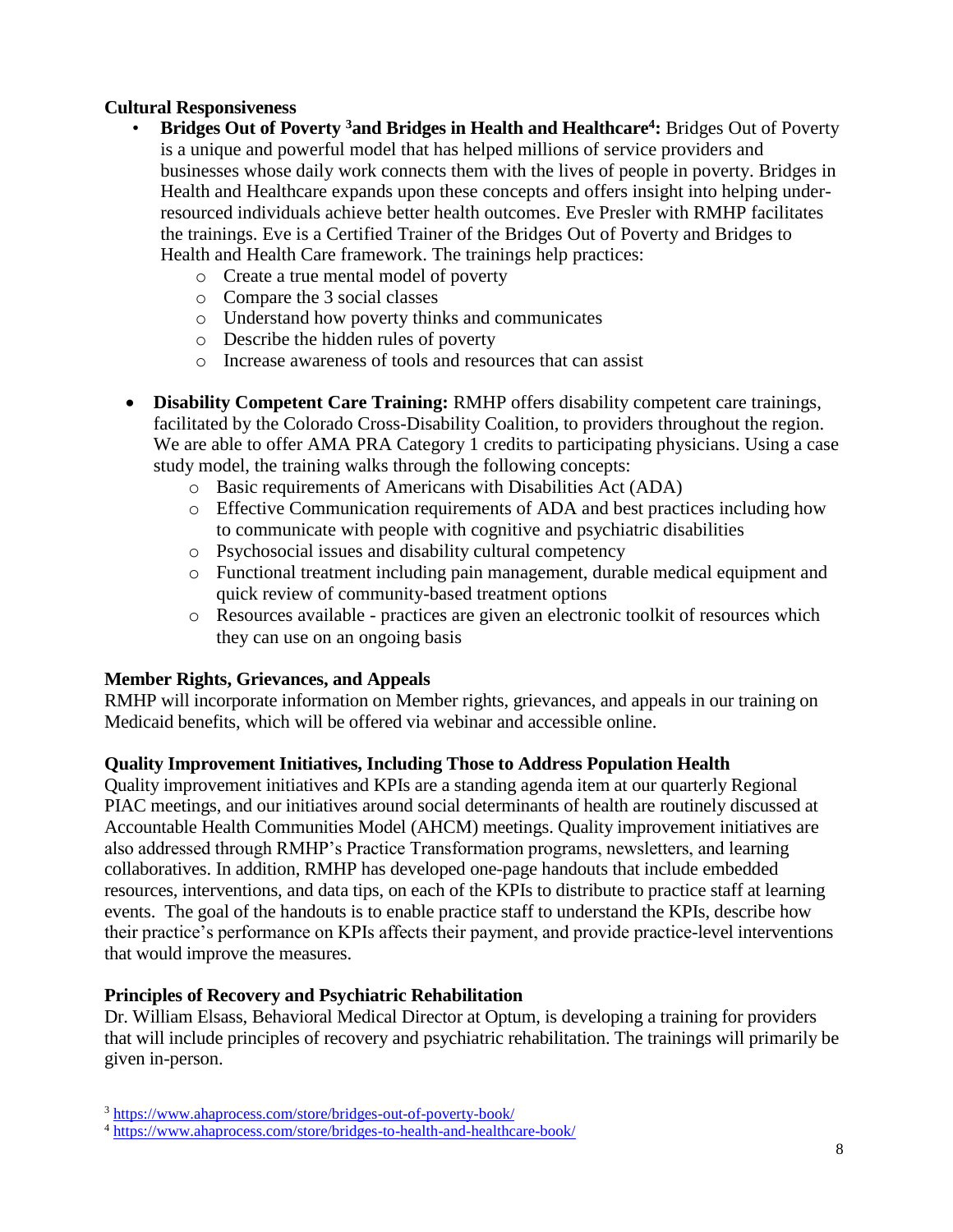## **Trauma-Informed Care**

RMHP is developing a webinar-based series on trauma-informed care and has met with a number of experts in the field to collect information. Sub-topics we are considering offering include:

- o Trauma informed care for children and adolescents
- o Neurobiology of trauma & promoting resiliency
- o Trauma informed care as part of primary care visits
- o The role of trauma in medical unexplained symptoms / somatization disorders
- o Engaging family members in trauma informed care
- $\circ$  Secondary trauma for healthcare providers & compassion fatigue

In addition, trauma-informed care trainings have been offered at RMHP's Practice Transformation learning collaboratives.

## **Other trainings identified in consultation with the Department**

We will be offering a webinar-based training on *Delivering mental health treatment to individuals with brain injury*, facilitated by the Brain Injury Alliance of Colorado in August 2019.

## **Additional RAE Provider Trainings**

 **Value-Based Contracting (VBC) Office Hours:** Each month, RMHP's Practice Transformation team facilitates a Value-Based Contracting Office Hours webinar for our provider network to learn about relevant topics and ask questions. The webinars are currently held on the third Tuesday of each month at 12:15pm. Each month the series rotates between the following three initiatives: RAE, Prime and CPC+. Examples of topics covered at the RAE-focused webinars include attribution, short-term behavioral health services in the primary care setting, a demonstration of the CareNow telehealth platform, KPIs, and the Alternative Payment Model (APM).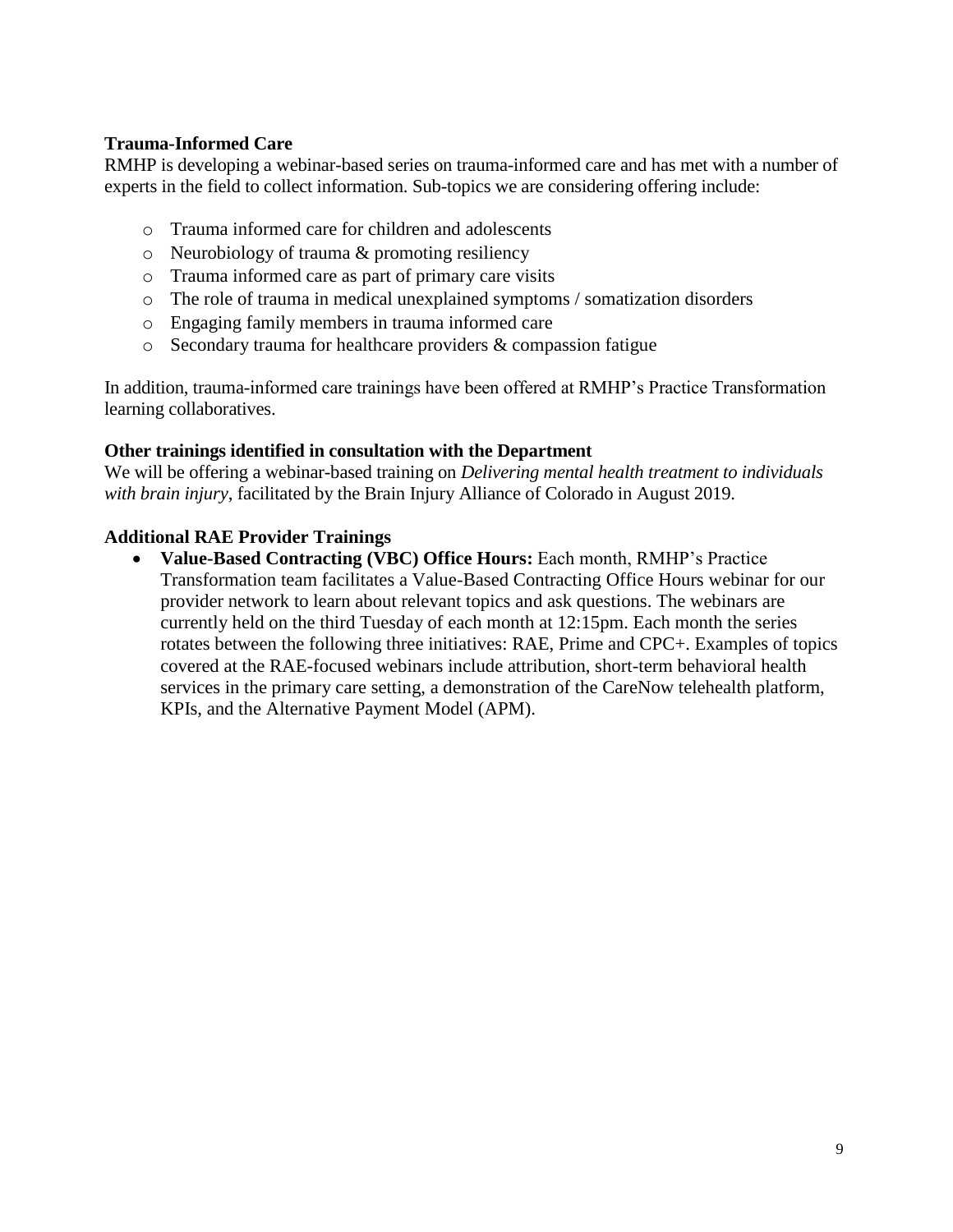# *RMHP Primary Care Medical Provider Tier Descriptions*

| Tier 1 – Comprehensive RMHP Population Health Partner<br><b>Profile</b><br>CPC+ Participant Track 2 or PCMH Level 3 / Recognized |                                                                                                                                                          |           |                                                                                                                                                  |
|----------------------------------------------------------------------------------------------------------------------------------|----------------------------------------------------------------------------------------------------------------------------------------------------------|-----------|--------------------------------------------------------------------------------------------------------------------------------------------------|
|                                                                                                                                  |                                                                                                                                                          |           | <b>Demonstration</b>                                                                                                                             |
|                                                                                                                                  |                                                                                                                                                          | $\bullet$ | Able to report a minimum of 6 CQMs from RMHP eCQM Measurement Suite from a certified EMR<br>Dashboard (FQHCs may report from the Azara registry) |
| $\bullet$                                                                                                                        | Meet performance benchmarks on 6/6 measures (See Measurement Suite for benchmarks)                                                                       |           |                                                                                                                                                  |
| ٠                                                                                                                                | Performs satisfactorily (80%) on RMHP Tier 1 Assessment performed quarterly                                                                              |           |                                                                                                                                                  |
|                                                                                                                                  | Provides current documented Executed Care Compact with at least three major or critical specialties                                                      |           |                                                                                                                                                  |
| ٠                                                                                                                                | Open to Health First Colorado Members (RAE and RAE-PRIME Members)                                                                                        |           |                                                                                                                                                  |
|                                                                                                                                  | Medicaid APM/ FQHC APM Score = (at least) $76 - 100\%$                                                                                                   |           |                                                                                                                                                  |
|                                                                                                                                  | Use of RMHP designated applications required for Reunion FQHCs and available to others                                                                   |           |                                                                                                                                                  |
|                                                                                                                                  | <b>Reimbursement Enhancement</b>                                                                                                                         |           |                                                                                                                                                  |
| $\bullet$                                                                                                                        | RMHP RAE Medical Home Payment = $$3.50$ PMPM                                                                                                             |           |                                                                                                                                                  |
| $\bullet$                                                                                                                        | Medicaid APM percent FFS Enhancement on the Department FFS = $3 - 4% +$ (or as per<br>Medicaid APM Score) or FQHC Value Based APM/ percent FFS reduction |           |                                                                                                                                                  |
| ٠                                                                                                                                | RAE Geographic Attribution Payments: \$2.00 PMPM                                                                                                         |           |                                                                                                                                                  |
|                                                                                                                                  | Eligible for RMHP Community Integration Agreement to fund behavioral health, SDoH and related<br>services                                                |           |                                                                                                                                                  |
|                                                                                                                                  | <b>Incentive Eligibility</b>                                                                                                                             |           |                                                                                                                                                  |
|                                                                                                                                  | Eligible for KPI Pool distributions - relative to tier                                                                                                   |           |                                                                                                                                                  |
|                                                                                                                                  | <b>Resource Supplementation</b>                                                                                                                          |           |                                                                                                                                                  |
| $\bullet$                                                                                                                        | Enhanced RMHP assistance in placing complex, resource intensive patients                                                                                 |           |                                                                                                                                                  |
|                                                                                                                                  | Attribution and Feedback reports                                                                                                                         |           |                                                                                                                                                  |
|                                                                                                                                  | Eligible for Consultative Practice Transformation resources                                                                                              |           |                                                                                                                                                  |
|                                                                                                                                  | Eligible for Health Engagement Team/Community Health Worker resource                                                                                     |           |                                                                                                                                                  |
|                                                                                                                                  | Eligible for RMHP designated applications with technical assistance                                                                                      |           |                                                                                                                                                  |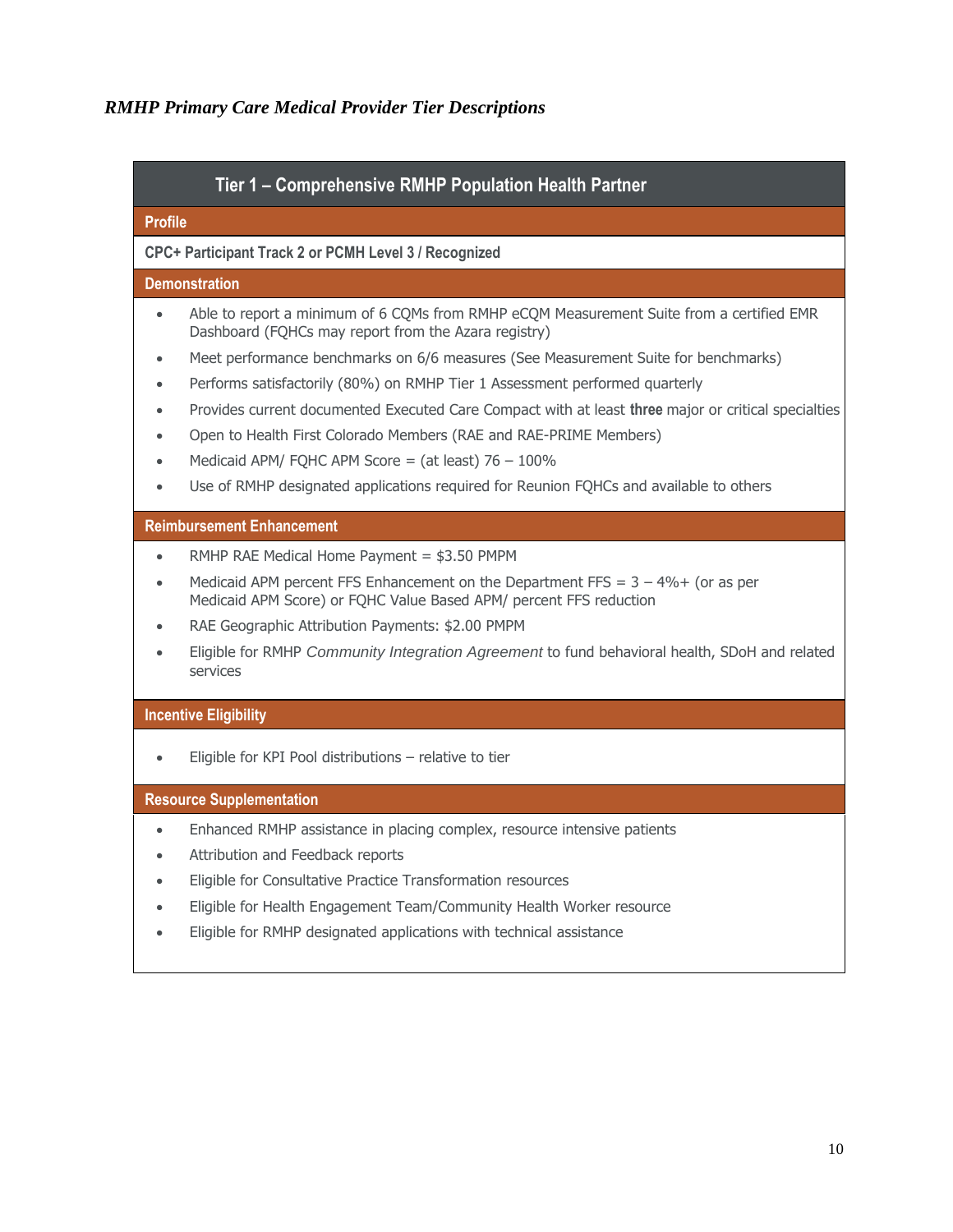#### **Tier 2 – Advanced Participation**

#### **Profile**

#### **Masters 2 Graduate or CPC Classic Graduate or Current CPC+ Track 1 Participant**

#### **Demonstration**

- Able to report minimum of 6 CQMs from the RMHP eCQM Measurement Suite from a certified EMR Dashboard (FQHCs may report from the Azara registry)
- Meet benchmark performance (CMS 70th percentile) on 4/6 *(See Measurement suite for Benchmarks)*
- Performs satisfactorily (80%) on RMHP Tier 2 Assessment performed quarterly
- Provides current copy of Executed Care Compact with at least one major or critical specialty
- Open to Health First Colorado Members with equitable panel management across all RMHP lines of business. All policies, procedures, patient applications, etc. will be subject to RMHP review
- Medicaid APM/ FOHC APM Score = (at least)  $51 75\%$

#### **Reimbursement Enhancement**

- RMHP RAE Medical Home Payment = \$3 PMPM
- Medicaid APM percent FFS Enhancement on the Department FFS =  $2 \langle 3\% + \langle$  or as per Medicaid APM Score) or FQHC Value Based APM/ percent FFS reduction
- RAE Geographic Attribution Payments = \$2.00 PMPM

#### **Incentive Eligibility**

Eligible for KPI Pool distributions – relative to tier

#### **Resource Supplementation**

- Attribution and Feedback reports
- Eligible for Practice Transformation resources for NCQA PCMH recognition with application fee reimbursement
- Eligible for Consultative Practice Transformation resources
- Eligible for Health Engagement Team/Community Health Worker resource
- Eligible for RMHP designated applications with technical assistance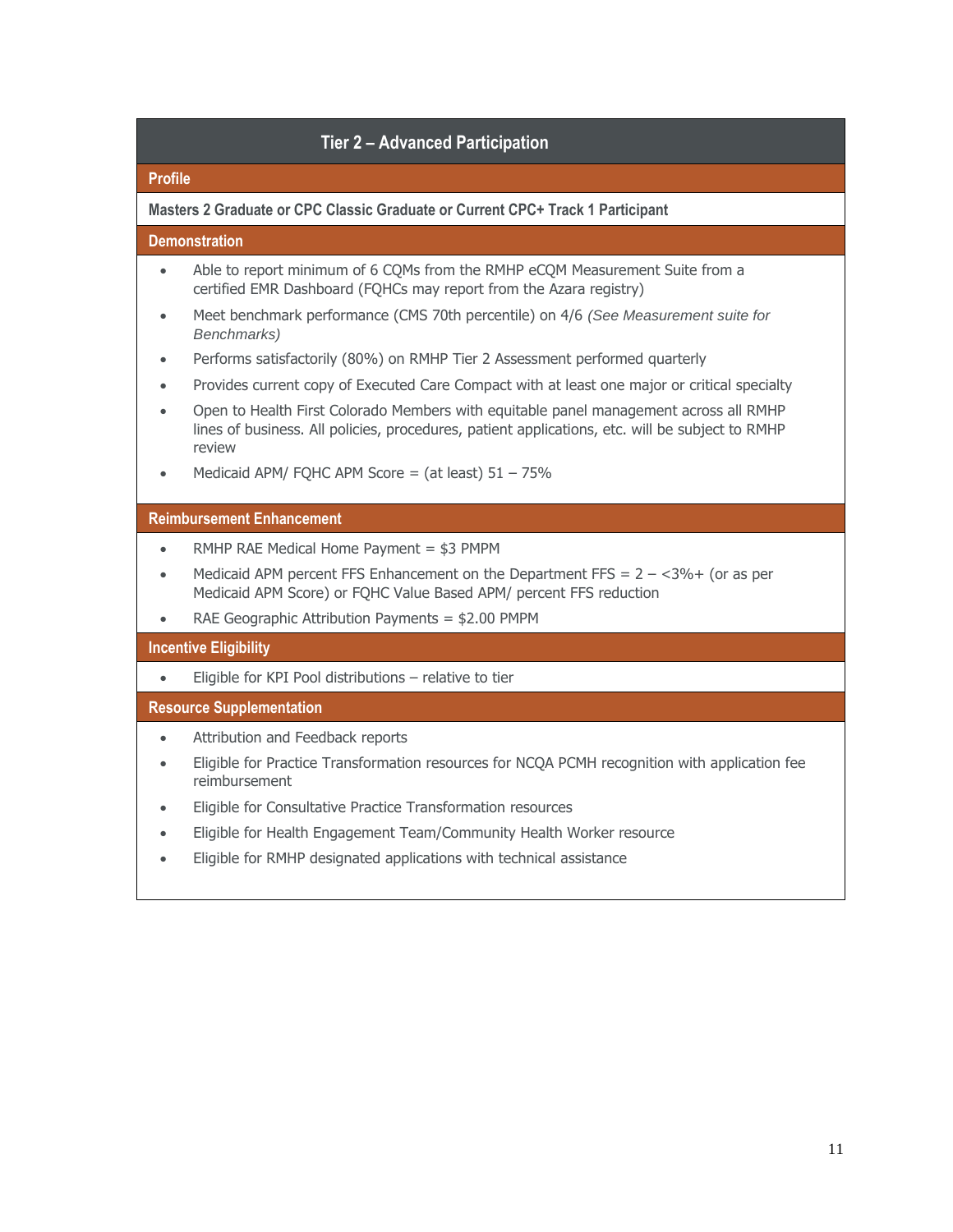## **Tier 3 – Foundations Participation**

#### **Profile**

#### **Graduate of RMHP Foundations or SIM**

**(For Larimer County practices where RMHP practice transformation programs have been unavailable, other structured foundational work will be considered)**

#### **Demonstration**

- Able to report minimum of 6 CQMs from the RMHP eCQM Measurement Suite from a certified EMR Dashboard (FQHCs may report from Azara)
- Meet benchmark performance (CMS 70th percentile) on 2/6 *(See Measurement suite for Benchmarks)*
- Performs satisfactorily (80%) on RMHP Tier 3 Assessment performed every 6 months
- Open to Health First Colorado Members. Intermittent or limited availability for new Health First Colorado Members
- Medicaid APM/ FQHC APM Score = (at least)  $26 50\%$

#### **Reimbursement Enhancement**

- RMHP RAE Medical Home Payments = \$2.25 PMPM
- Medicaid APM percent FFS Enhancement on the Department FFS =  $1\% \langle 2\% + \langle$  or as per Medicaid APM Score) or FQHC Value Based APM/ percent FFS reduction
- RAE Geographic Attribution Payments = \$2.00 PMPM

#### **Incentive Eligibility**

Eligible for KPI Pool distributions — relative to tier

#### **Resource Supplementation**

- Attribution reports
- Feedback reports upon request
- Practice Transformation resources with \$10K incentive for Masters 1 and Masters 2 successful program participation